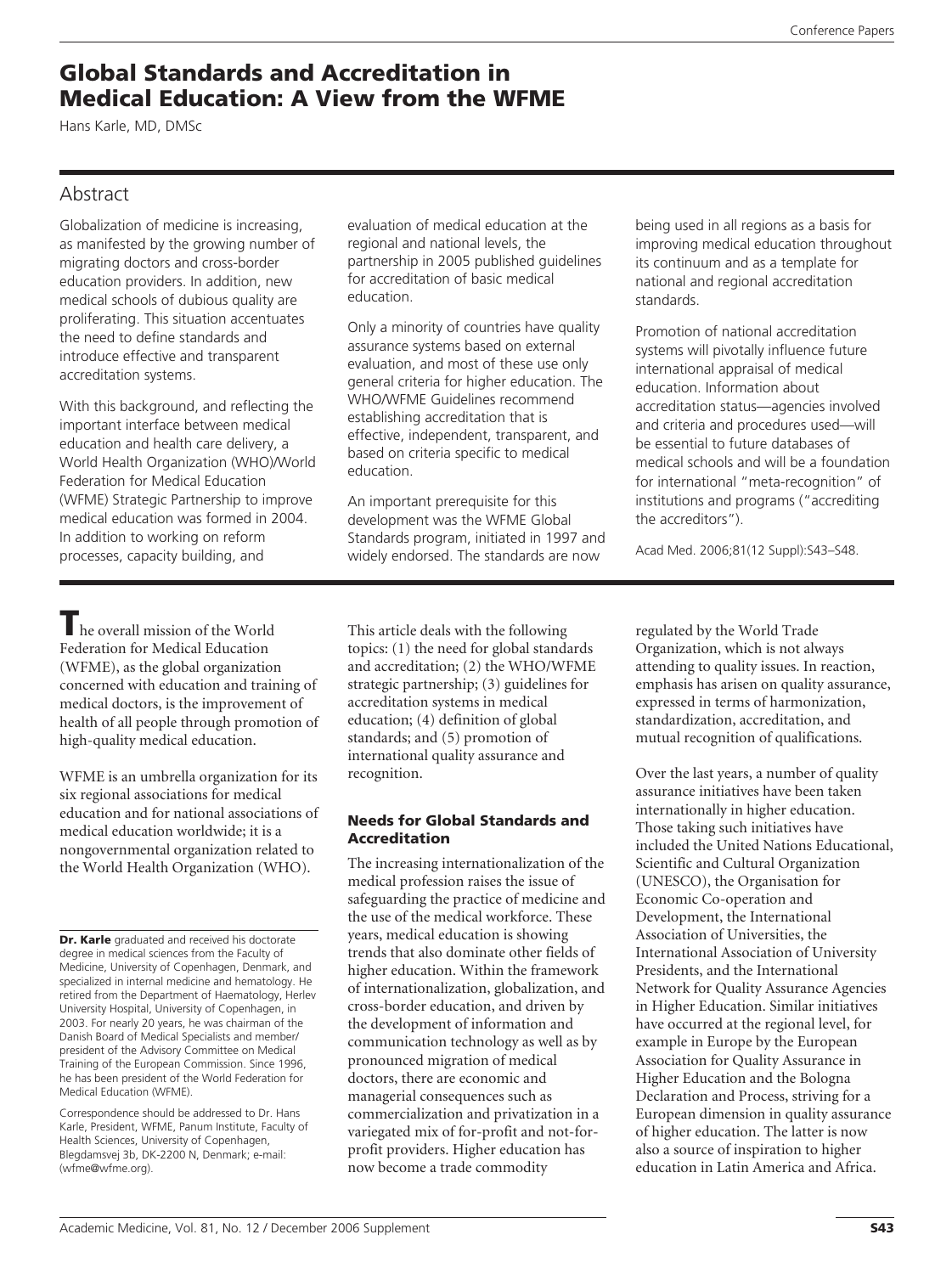Indication of the globalization process in medicine and medical education can be found in the migration traffic of medical doctors and the growth of cross-border education. The latter encompasses a wide range of modalities, including movement of students, teachers, programs, and campuses abroad and distance learning using various technologies, including e-learning. The globalization process is supported by common curricular and management trends that facilitate definition of global standards in medical education, such as student-activating instructional methods, integration of basic sciences and clinical disciplines in teaching and assessment, emphasis on clinical and communication skills, broadening of clinical training settings including use of skills laboratories, greater influence of curriculum committees, increasing student influence on program development, clearer budgetary responsibility for education, and strengthening of educational leadership.

Global standards in medical education are needed because of this globalization process, and they are also important to help address national problems and challenges resulting from changes in the health care delivery service, from institutional conservatism, and from insufficient management and leadership. In addition, new medical schools have mushroomed at a rate of about 100 per year over the last 10 years. The total number of medical schools worldwide is not known exactly, but it is estimated to be close to 2000; the figure depends on how one defines a medical school. Many of the new schools lack a clear mission, sufficient resources, adequate settings for clinical training, and research attainment. Additional sources of concern include the for-profit purpose of some schools and the lack of accreditation procedures in many countries.

## **The WHO/WFME Partnership**

The interface between medical education and health care delivery systems was neglected by some stakeholders for a period, but it is again receiving greater interest, as shown by growing awareness of the social accountability of medical schools and by an increasing understanding of the importance of medical education to the quality of health care delivery. This trend is illustrated by

recent coordination of some activities of the WHO and the WFME. In 2004, the two organizations decided to establish a joint policy on improvement of health system performance through improvement of health professions education.

Therefore, a new WHO/WFME strategic partnership<sup>1</sup> was established to pursue a long-term work plan designed to decisively affect medical education in particular and ultimately health professions education in general. The activities of the partnership will be based on collaboration with national and regional authorities, the WHO regional offices, the WFME regional associations for medical education, other international organizations, and medical educational institutions. The planned activities of this initiative are the following: (1) establishment of a shared database of medical schools, including information on quality-improvement processes; (2) promotion of twinning between advanced medical schools and schools of lower quality—preferably in developing countries—to foster reform; (3) development of means to update management of medical schools; (4) identification and analysis of educational innovations; and (5) assistance to institutions or national or regional organizations and agencies to develop and implement reform programs and to establish recognition and accreditation systems.

The WHO/WFME partnership involves the six Regional WHO Offices and WHO Headquarters in Geneva. Regional activities include reform programs, capacity building, and efforts to address accreditation issues. Comprehensive subregional and national reform programs are being developed, for example in Eastern European and Central Asian countries, Iran, and Ecuador. Definition of national standards, using the WFME Global Standards as template, is on the agenda in many countries, including Egypt, Sudan, and China, and the impact of the partnership is also seen in other parts of the Eastern Mediterranean, Southeast Asian, and Western Pacific regions and in parts of Latin America. Capacity building of medical schools in Sub-Saharan Africa is being achieved in conjunction with systematic evaluation of medical schools. Establishment of effective and

transparent accreditation systems is the goal in all six regions.

Significant developments that address the need for reform have occurred in medical education over the last decades in many parts of the world in the form of increased social accountability of educational institutions and greater awareness of health care needs of societies. However, reforms and innovations are still required to prepare doctors for the needs and expectations of society, to help doctors cope with the explosion in biomedical knowledge and technology, to inculcate in physicians an ability for lifelong learning, to ensure training in the new information and communication technology, and to adapt medical education to changing conditions in the health care delivery system.

#### **Guidelines for Accreditation Systems in Medical Education**

A recent result of the WHO/WFME partnership relates to accreditation of institutions and programs. The concept of accreditation varies around the world, and the term is often misused for types of evaluation and recognition that we do not consider proper accreditation.

Quality assurance and accreditation systems for higher education based on external review are now used in somewhat more than 70 countries. The systems vary from country to country and sometimes within countries. Governmental and nongovernmental agencies are operating in this realm, not always with clear lines between those responsible for provision of education and those responsible for quality assurance. Purposes, functions, and methodologies differ; some systems are voluntary, others obligatory. Some systems cover only public institutions, whereas others cover all institutions. Some countries have one system for all types of higher education, whereas others use evaluation based on a combination of general higher education criteria and profession-specific education criteria. Variation is also seen regarding publicity of accreditation results. A new problem is that most systems cover only national providers, thus leaving cross-border education providers outside any control; in some instances, such providers are licensed to establish a campus and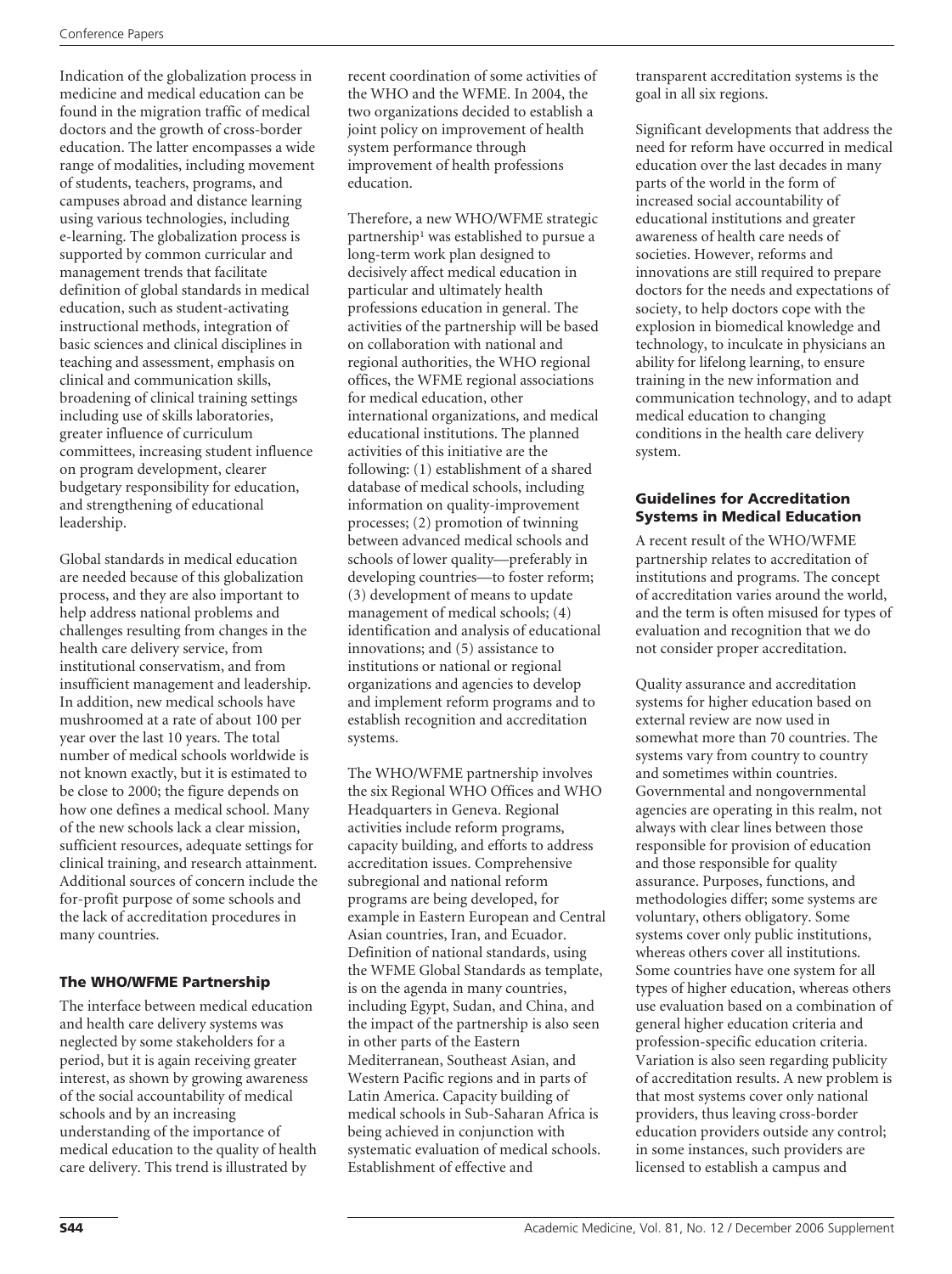produce graduates in a country, but the graduates are not allowed to work there.

Elements of proper accreditation in higher education include foundation on a clear, authoritative mandate, independence of governments and education providers, transparency, use of predefined general and specific criteria, use of external review and procedures based on self-evaluation and site visits, authoritative decisions, and publication of the final report and decision.

In some parts of the world or some countries therein, accreditation of education is still not an accepted concept and other means of quality assurance are used—for example, governmental evaluation based on comparison of programs with general regulations, without use of institutional selfevaluation or site visits. Quality can also be ensured by selection procedures, entrance examinations, centrally regulated curricula, self-evaluation and inspections organized by the institutions themselves, use of external examiners, and requirement of national examinations before licensure.

In this chaotic situation, the WHO/WFME partnership decided to establish some principles to be used in accrediting medical schools and their programs. An International Task Force of experts from 23 countries representing all six regions met in Copenhagen in October 2004.2 The group reached consensus about the role of the WHO and the WFME: The two organizations generally will not be accrediting bodies themselves, but should promote formulation of and review regional and national standards, promote institutional self-evaluation and use of external reviews, define guidelines for and promote establishment of accreditation systems, and work for improvement of the WHO *World Directory of Medical Schools.*<sup>3</sup>

There is particular difficulty achieving reliable accreditation in countries with only one or a few medical schools and thus a paucity of independent external experts. This situation requires international cooperation, for example by affiliating the medical schools with an accreditation system in a neighboring country or establishing regional or subregional accreditation systems.

WHO/WFME Guidelines for Accreditation of Basic Medical Education, based on the recommendations of the Task Force, were published in May 2005.4 These guidelines, which should be seen as flexible recommendations, cover fundamental requirements of an accreditation system, the legal framework, the organizational structure, the standards or criteria, the accreditation process, types of decision, public announcement of decisions, and benefits of using accreditation.

The accreditation system must operate within a legal framework, either pursuant to a governmental law or decree or following rules and regulations approved by the government. It is emphasized that an accreditation system must be trustworthy and recognized by all: the medical schools, students, the profession, the health care system, and the public. The system must be based on academic competence, efficiency, and fairness. It must be known by the users, such as students and health authorities, and be highly transparent.

The standards or criteria used must be predetermined, agreed on, and made public. They can be either the WFME global standards<sup>5</sup> with the necessary national or regional specifications or a comparable set of standards specific to medical education.

The guidelines recommend a combination of institutional selfevaluation and external evaluation, and they recommend a decision process with the options of full accreditation, conditional accreditation, and denial or withdrawal of accreditation. The model followed is the system used by, for example, the Liaison Committee on Medical Education (LCME) in the United States and the Accreditation Council of the Australian Medical Council. According to the guidelines, the decisions on accreditation of programs must be made public, and publication of the reports on which the decisions were based, or at least a summary of them, should be considered.

In summary, by publishing the guidelines, the WHO/WFME partnership wants to emphasize the need for clearer terminology and procedures regarding accreditation, for independence of the accrediting agency, for transparency, and

for the use of predefined, medicaleducation–specific standards. At the same time, the partnership recommends developing nonbureaucratic and inexpensive quality assurance systems with a realistic chance of succeeding in the developing world.

## **Definition of Global Standards**

Many existing accreditation systems for medical education operate either without standards or with standards that are general for higher education or in some cases very concrete, focusing on details such as number of square meters per student and number of laboratory places.

It was therefore natural for the WFME to formulate standards that could be used not only for reforms but also for accreditation purposes. The trilogy WFME Global Standards for Quality Improvement covers (1) basic medical education,5 (2) postgraduate medical education, $6$  and  $(3)$  continuing professional development of medical doctors.7

The WFME Executive Council launched its ambitious program on international standards in a position paper published in *Medical Education* in 1998.8 The standards were developed by three international task forces with altogether 76 experts from all five continents. Members of the Task Forces were selected on the basis of their expertise; geographical coverage was also an important consideration.

The trilogy was the essential background material for the 2003 WFME World Conference in Medical Education, titled Global Standards in Medical Education for Better Health Care. The conference resulted in worldwide adoption of the standards program9,10 and gave the WFME a renewed mandate for its work with quality improvement of medical education worldwide. The implementation of the WFME global standards program for basic medical education has been ongoing since 2001, when the first international task force finalized its work. Outcomes have included a number of publications, presentations at more than 100 international meetings and conferences, and translations of the standards for basic medical education into 20 languages. The standards have been drawn on by reform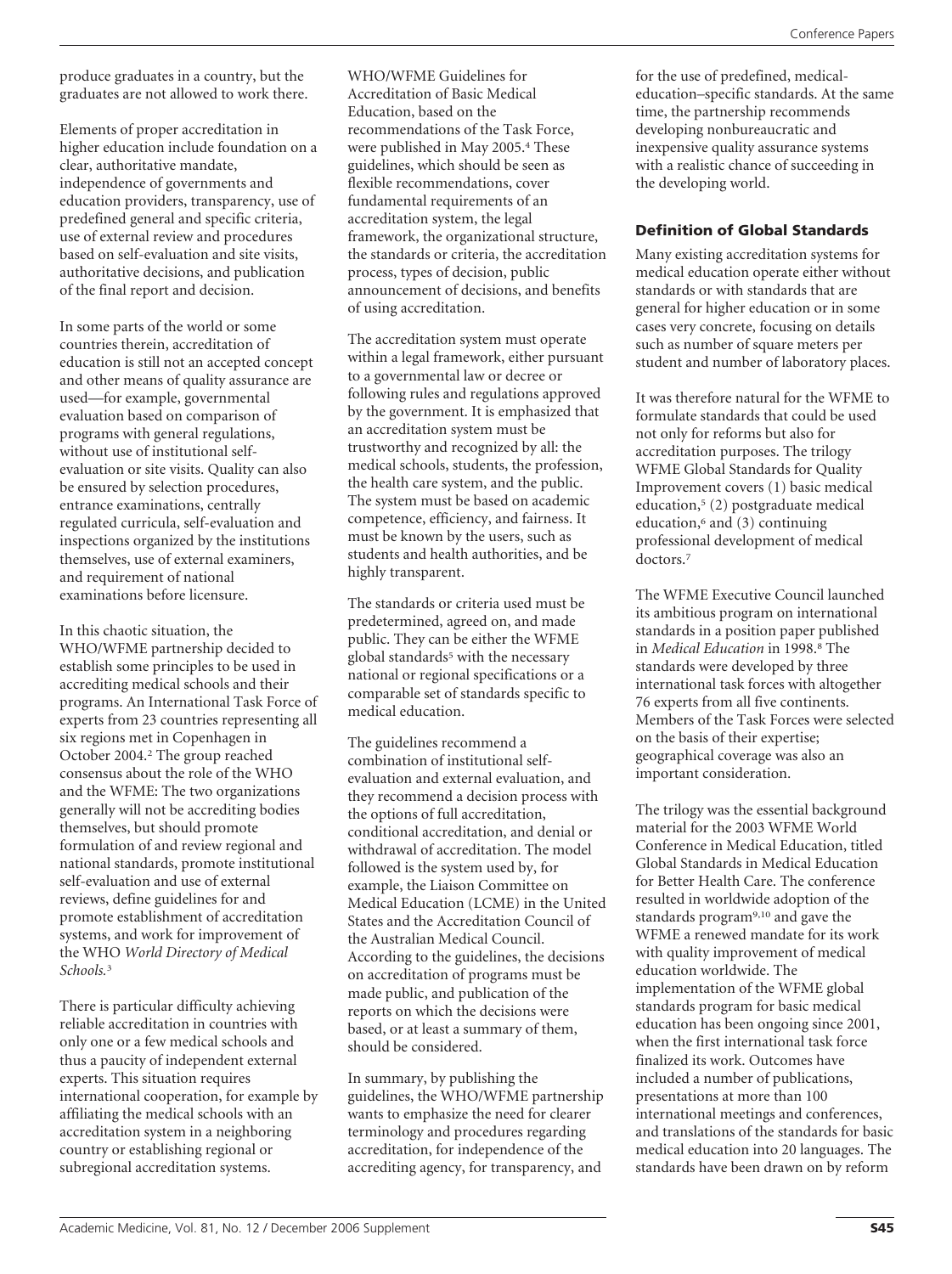programs in more than 250 medical schools and have been used in national standard setting and accreditation systems in more than 50 countries.

In defining global standards, the task forces were aware of the dissimilarities between regions and countries regarding the basic conditions for and management of medical education. The WFME Task Forces also discussed the advantages and disadvantages of global standard setting (Fig. 1). Balancing advantages and reservations, the task forces concluded that the time had come to explore the possibility of common global standards for medical education.

The aims of the WFME project on global standards are first of all to develop standards and use them as a tool to improve medical education by stimulating those responsible for medical education to formulate their own plans for change and reforms and for quality improvement in keeping with international recommendations. The second aim is to use standards as an instrument in safeguarding internationalization of medical doctors by establishing a system of national and/ or international evaluation and recognition of medical educational institutions and programs to ensure minimum quality standards.

In developing the standards in basic medical education, it became clear that specifying global standards in any restricted sense would exert insufficient impact and indeed could lower the quality of medical education in some places; one reservation was that standards

tend to focus on minimum requirements, with a risk of driving quality downward. Thus, a lever for change and reform had essentially to be incorporated. This realization led to the decision to designate two levels of WFME standards: (1) basic standards that are to be met from the outset and are useful for accreditation purposes; and (2) standards for quality development in accordance with international consensus about best practice, to be used for reform purposes. For different nations and institutions, the degrees to which standards at the two levels can reasonably be met will depend on the stage of advancement of medical education.

The WFME standards are formulated at the institutional and educational program levels. They deal with all relevant aspects of structure and organization, the curricular content and teaching process, the learning environment, outcome competencies, and management. In the documents for each of the three phases of medical education, standards are structured within nine areas, each with about 35 subareas (List 1).

Comparison of the LCME and the WFME standards shows a high degree of congruence and mutual consistency.<sup>11</sup> Most of the WFME standards for quality development are included in the LCME standards. The LCME standards are, of course, more detailed, taking into account specific US traditions and needs; most of these specificities are, however, referred to by use of annotations in the global standards. The WFME standards may be more reflective of the



Figure 1 Advantages and reservations in defining global standards for medical education. WFME and its network, the Educational

expectations of society and requests of stakeholders in the health care sector. All basic principles are shared by both sets of standards, which are nonprescriptive and which should not restrict innovation but rather support improvement in medical education.

The primary intention of the WFME was to provide a new framework against which medical schools and other providers of medical education could measure themselves during institutional self-evaluation and self-improvement processes. Evaluation and improvement should be further developed by inclusion of appraisal, counseling, and site visits by external peer review committees.

From the beginning, it was also stated that global standards, depending on local needs and traditions, could be used as a template for national and regional standards with the necessary specifications. Such standards could then be used as criteria by agencies dealing with recognition and accreditation of medical schools and other educational institutions and their programs.

#### **Promotion of International Quality Assurance and Recognition**

The increasing international interest in assuring and recognizing quality in medical education has called for a number of initiatives, including promotion of national accreditation systems, establishment of international partnerships, collaboration in forums and conventions, publication of global databases, and meta-recognition of accredited institutions and programs.

Within the framework of the WHO/WFME strategic partnership, the WFME recently formulated a program to promote accreditation. This program is based on an assistance package including help in formulating national specifications of global standards, in establishing accreditation systems, and in conducting the various steps in an accreditation process.12 Essential to this development was the definition of a WFME advisor function by an international task force.13

Collaboration among a number of relevant international partners—for example, the WHO, UNESCO, the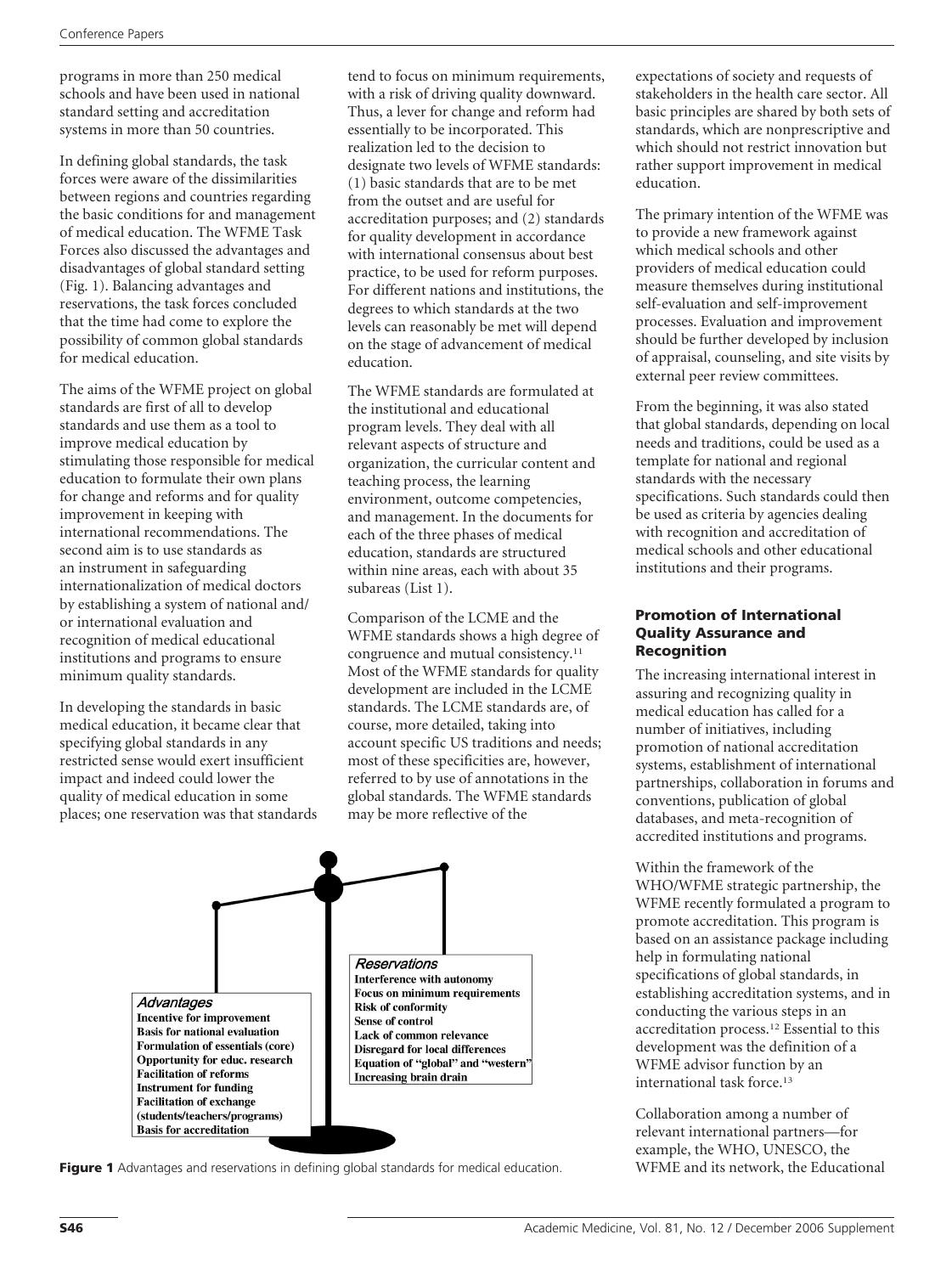#### List 1 **WFME Trilogy of Standards: Areas**

| $\frac{1}{2}$                       |                                                          |                                                     |
|-------------------------------------|----------------------------------------------------------|-----------------------------------------------------|
| <b>Basic medical</b><br>education   | <b>Postgraduate medical</b><br>education                 | <b>Continuing professional</b><br>development (CPD) |
| 1. Mission and Objectives           | 1. Mission and Outcomes                                  | 1. Mission and Outcomes                             |
| 2. Educational Program              | 2. Training Process                                      | 2. Learning Methods                                 |
| 3. Assessment of Students           | 3. Assessment of Trainees                                | 3. Planning and Documentation                       |
| 4. Students                         | 4. Trainees                                              | 4. The Individual Doctor                            |
| 5. Academic Staff/Faculty           | 5. Staffing                                              | 5. CPD Providers                                    |
| 6. Educational Resources            | 6. Training Settings and<br><b>Educational Resources</b> | 6. Educational Context and<br>Resources             |
| 7. Program Evaluation               | 7. Evaluation of Training<br>Process                     | 7. Evaluation of Methods and<br>Competencies        |
| 8. Governance and<br>Administration | 8. Governance and<br>Administration                      | 8. Organization                                     |
| 9. Continuous Renewal               | 9. Continuous Renewal                                    | 9. Continuous Renewal                               |

Commission for Foreign Medical Graduates/Foundation for Advancement of International Medical Education and Research (FAIMER), the World Medical Association, and the International Association of Medical Regulatory Authorities—will be extremely important in ensuring the acceptance of necessary quality assurance instruments.

Regional collaboration regarding standards has been increasing. In 1975, the European Union signed a convention regarding mutual recognition of medical doctors. This Medical Directive,<sup>14</sup> which was recently renewed, defines, as a basis for mutual recognition and free movement of medical doctors in the European Union, minimum requirements for undergraduate medical education and for education of general practitioners and medical specialists. The requirements have not been revised during the 30 years since their establishment, and the expansion of the European Union to embrace 25 countries is creating problems in this regard because of different educational traditions in Eastern and Western Europe. The long-lasting coordination between the United States and Canada in the LCME collaboration and coordination of accreditation in Australia and New Zealand are other examples. New customs unions like Mercosur in South America and analogous entities in Africa and in Southeast Asia are also considering defining common educational standards and establishing mutual recognition of medical doctors. In the Arabic Gulf Region, a common accreditation system based on a

modification of the WFME Standards was established in 2001. Likewise, the Central Asian Republics recently decided to coordinate their accreditation systems by using the WFME Standards. In the Western Pacific region, a set of regional standards<sup>15</sup> was formulated in 2001 based on the WFME Standards, which have also been drawn on directly in Australia, New Zealand, China, Malaysia, the Republic of Korea, the Philippines, and Vietnam.

A database containing information about the accreditation status of medical schools would greatly foster quality assurance and quality improvement of medical education because every institution would strive for inclusion. The WFME already in its 1998 position paper8 emphasized the value of such a register of accredited medical schools.

Currently, there are three major databases listing medical schools: (1) the WHO *World Directory of Medical Schools*, <sup>3</sup> (2) the FAIMER *International Medical Education Directory* (IMED),16 and (3) the Institute for International Medical Education Database.17 The three databases list different numbers of schools, probably because of different ways of collecting data. The present WHO Directory is mainly a list of addresses and basic statistics, whereas IMED is now including qualitative data, such as information about accreditation. Inclusion in the WHO Directory is frequently misinterpreted or deliberately misused to indicate official recognition.

In recent years, the WHO has considered the future of the World Directory. It has

now, because of requests from member states, decided to develop a new *Database for Health Professions Education Institutions* (HPEI) in order to (1) increase the ability to provide information on and monitor the educational background of the health workforce, (2) establish an instrument for national regulation of educational capacity and investment policies, and (3) establish and strengthen national accreditation. The WHO intends to expand the database to cover health professions other than medicine (both academic and nonacademic educational institutions). It plans to increase the amount of information about institutions and programs, including information about numbers of students admitted and numbers of graduates, attrition rate, ownership, management, and funding sources. Finally, and most important, quality-related information, for example about accreditation status (agency operating, criteria used, type of procedure, etc.), will be added to the database. The database will be Web-based only and will be regularly updated.

A model for collecting and processing data in the new HPEI database is shown in Figure 2. Data will still be collected from governments. However, the WFME and its network are supposed to assist the database administrator with information about accreditation issues.

The development of the FAIMER IMED database is an important inspiration for this development. It was of great importance that the ECFMG and FAIMER decided to develop a database that includes qualitative data. The ECFMG and FAIMER have been asked to assist the WHO with technical aspects of developing the HPEI database. In developing the new HPEI database, the WFME will continue to collaborate with the ECFMG and FAIMER with regard to collecting and presenting data relevant to quality assurance, including information about accreditation. In the future, it would be natural to join efforts and produce a single world register of accredited medical schools.

The plan described for the new HPEI Database will automatically lead to a kind of "meta-recognition" of accredited medical schools. This process of "accrediting the accreditors" will stimulate establishment of national